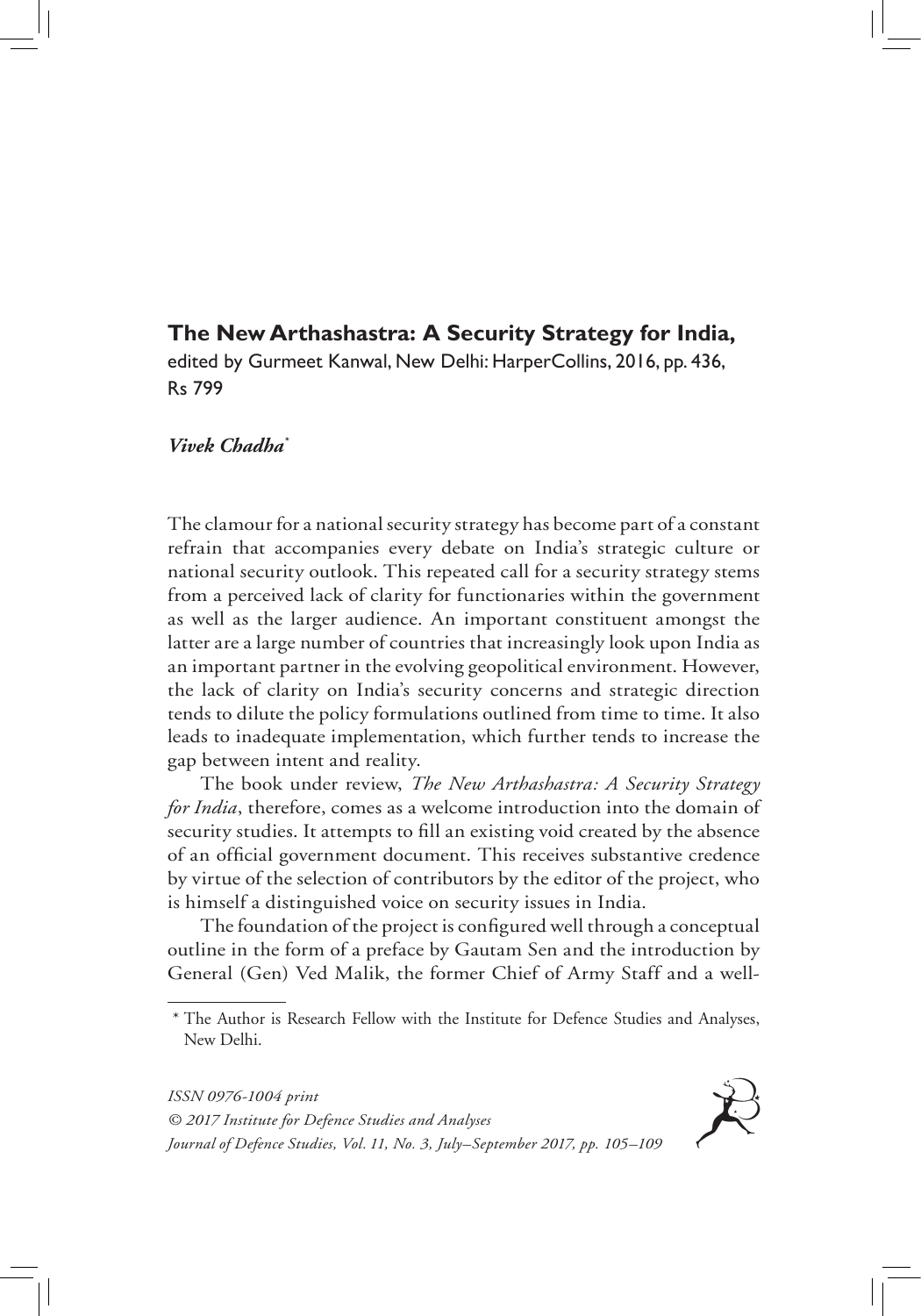## **106** *Journal of Defence Studies*

regarded voice on national security. Interestingly, both make a relevant point while formulating the context of their contributions. They suggest correctly that the concept of security cannot and must not be confined to the obvious contours of 'conventional military threats', both external and internal. Gen Malik's introduction provides an excellent wide sweep of the evolving national security architecture, despite its slow and laborious pace, national security challenges, the decision-making process and functional problems in the domain of security management. This is supplemented by Lieutenant General (Lt Gen) B.S. Pawar, who provides an overview of the spectrum of threats faced by the country.

The outline of the project envisioned in the introduction is carried forward through individual chapters on each of the specific areas that the book aims to address. It largely succeeds in this endeavour, with the rest of the chapters focusing on threats, national security objectives, defence diplomacy, intelligence, nuclear deterrence, external threats, maritime strategy, proxy war, internal security, space, cyber, defence research and development, economic warfare, energy security, indigenisation and funding for defence, providing the inputs for a final assessment of the grand strategy and India's security strategy.

One of the weakest links within the Indian security establishment that any future strategy needs to address remains intelligence. Vikram Sood, a veteran in the field, offers some important suggestions to improve existing capacities. He suggests the need to develop capacities to forecast threats and challenges, rather than merely reacting to them (p. 116). He further emphasises on the need to strengthen the counter-terrorism grid to help ensure pre-emption of strikes, achieve higher conviction rates and undertake covert as well as hard power-based operations (pp. 117, 124). The need for 'de-bureaucratising' intelligence to make it sharper and more effective, and further sharpening its ability to conduct soft war against adversaries to influence decisions, is also raised in the chapter (pp. 122–23).

The chapter on crafting a maritime strategy for India also provides important pointers and takes a forthright and pragmatic view of the issue. Admiral Arun Prakash, former Chief of Naval Staff, underlines the criticality of the maritime environment given the impact of globalisation, piracy, terrorist threats emanating from the seas, and the rise of China, especially in India's neighbourhood (p. 170). He underlines the dilemma of the armed forces, which forces them to 'extemporize and undertake planning in a strategic void' (p. 172). The release of the Indian Navy's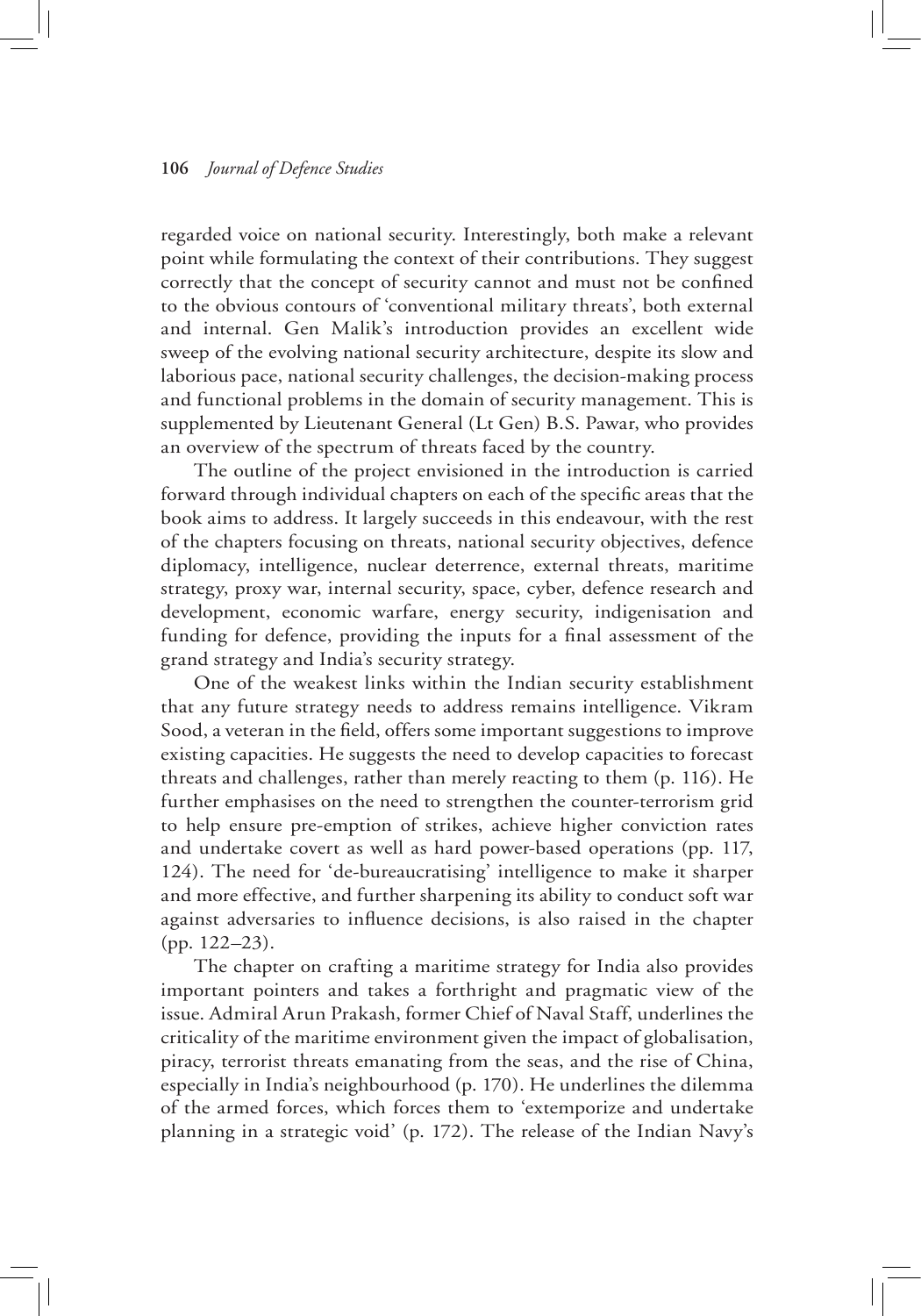maritime doctrine, for which the author deserves credit, focuses on military, diplomatic, constabulary and benign roles. With this, it aims to achieve conventional deterrence. Further, this is augmented by the achievement of a second-strike capability in the form of a nuclearpropelled submarine, *INS Arihant*. Prakash further elaborates upon the maritime strategy in a twofold domain. The indirect aims to achieve denial capabilities, while the direct mode looks at delivering weapons from the sea (p. 176). He further highlights the contours shaping the strategy in the form of protecting India's interests to include population, resources and diaspora; underwrite India's strategic autonomy; and safety of trade and energy routes (p. 177).

The publication reinforces some notable aspects that are relevant and useful points for policymakers. The first aspect that deserves focus is the envisaged capabilities, in view of the threats and challenges visualised and the resources needed to develop the same. The bread versus gun debate has raged for long. Often, sides that represent a certain perspective, push for what they consider critical. Lt Gen Aditya Singh outlines the defence objectives in his chapter (pp. 81–82). This is further elaborated upon by the editor's concluding chapter, which in ways is the essence of the book. Here, Kanwal outlines the national security objectives (pp. 353–55). There is an interesting divergence in the thinking of the two in terms of their security objectives. Aditya Singh argues for building a capacity for a two-front conflict, along with the simultaneous ability to retain control over rear areas. Kanwal, in contrast, aims to resolve the boundary disputes with both Pakistan and China. Further, he highlights the need to undermine the China–Pakistan nexus and also ensure that India does not have to fight a two-front war. India's national security is possibly best served by a deterrence capability against the former and in a worst-case scenario, by ensuring that the armed forces have to fight a divided opposition.

The reality of India's capability for both contingencies depends to a large extent on the ability to create the desired deterrence capability. However, the nature and cost of this modernisation raises more questions than answers. 'State-of-the-art defence technology, partly acquired from strategic partners and partly developed indigenously, must be integrated with the weapon platforms to gain a decisive edge over India's military adversaries' (p. 379). However, this desire is challenged by the financial outlay and its judicious expenditure, as evident in the past. Amit Cowshish infers in his chapter that 'buildup of military capabilities was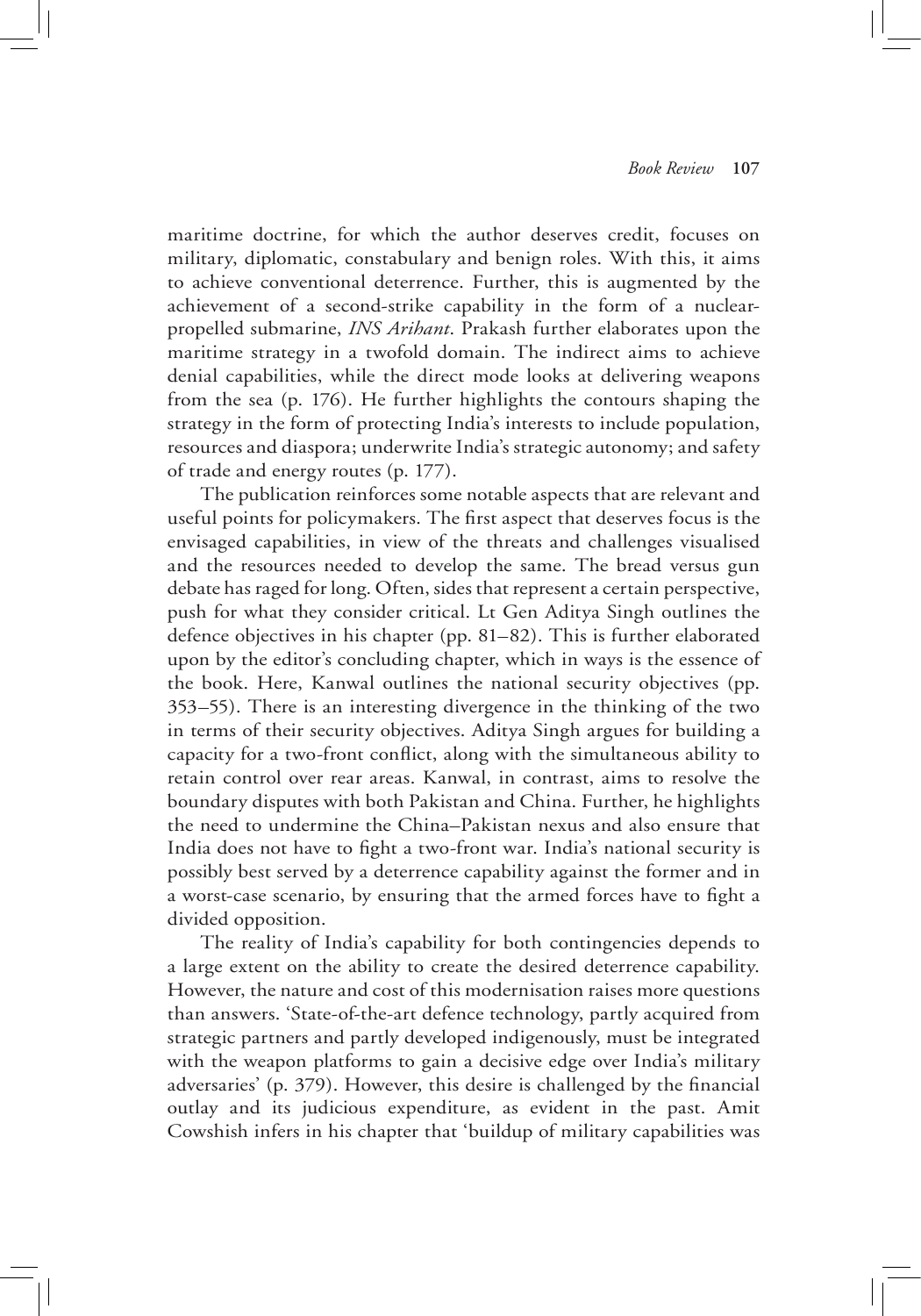## **108** *Journal of Defence Studies*

not a critical factor in the worldview of the political elite in the wake of India's independence… The wars in 1947–48, 1965 and 1971 did not change this template' (p. 243). Further, he proves that higher defence outlay is not linked to a higher gross domestic product (GDP) (pp. 244– 45). Therefore, the argument that an increase in GDP is the surest way for modernising the armed forces is not likely to happen. It is evident from this comparison that there seems to be a disconnect between the projection by the Ministry of Defence (MoD) and the allocation by the Ministry of Finance (MoF). As an illustration, the 'gap between the projection and allocation increased from Rs 12,453.42 in 2009–10 to Rs 79,362.72 in 2014–15. In 2015–16, the gap between projection and allocation was Rs 40,659.33 crore' (p. 247). This highlights the mismatch between the desire of the armed forces and the allocation by the state. While the book does not relate to the other agencies and forces, it is likely that the reality could well be similar. Given this reality, it remains imperative to evolve a national security strategy in light of capabilities that are backed up by the trend line of fund allocation or take a hard, long look at how defence is being managed.

Despite the large cross-section of chapters in the book, one realises that creating a comprehensive document on the subject is a challenge. As an illustration, even as the book delves into the national security architecture, it tends to remain more armed forces centric. This is important for external security threats; however, internal challenges emanate more from the limitations and constraints faced by forces dealing with internal security. This includes fundamentals like policing and central armed police force capacities and training, which is equally important and relevant. Consequently, the budgetary constraints faced by the armed forces are equally if not more relevant for agencies involved in the intelligence and policing duties. Yet another aspect which has become and will remain a challenge for national security is the opportunity and threat posed by the emerging domain of information warfare, of which cyber is just one of the components. The employment of social media in the recent years, especially in relation to radicalisation, recruitment of terrorists and funding, has brought this into sharper focus that needs greater attention.

The volume editor deserves credit for attempting to bring together a wide array of themes and subjects that form an integral part of India's national security. In attempting it, Kanwal has not only succeeded in integrating the views of some of the foremost security experts in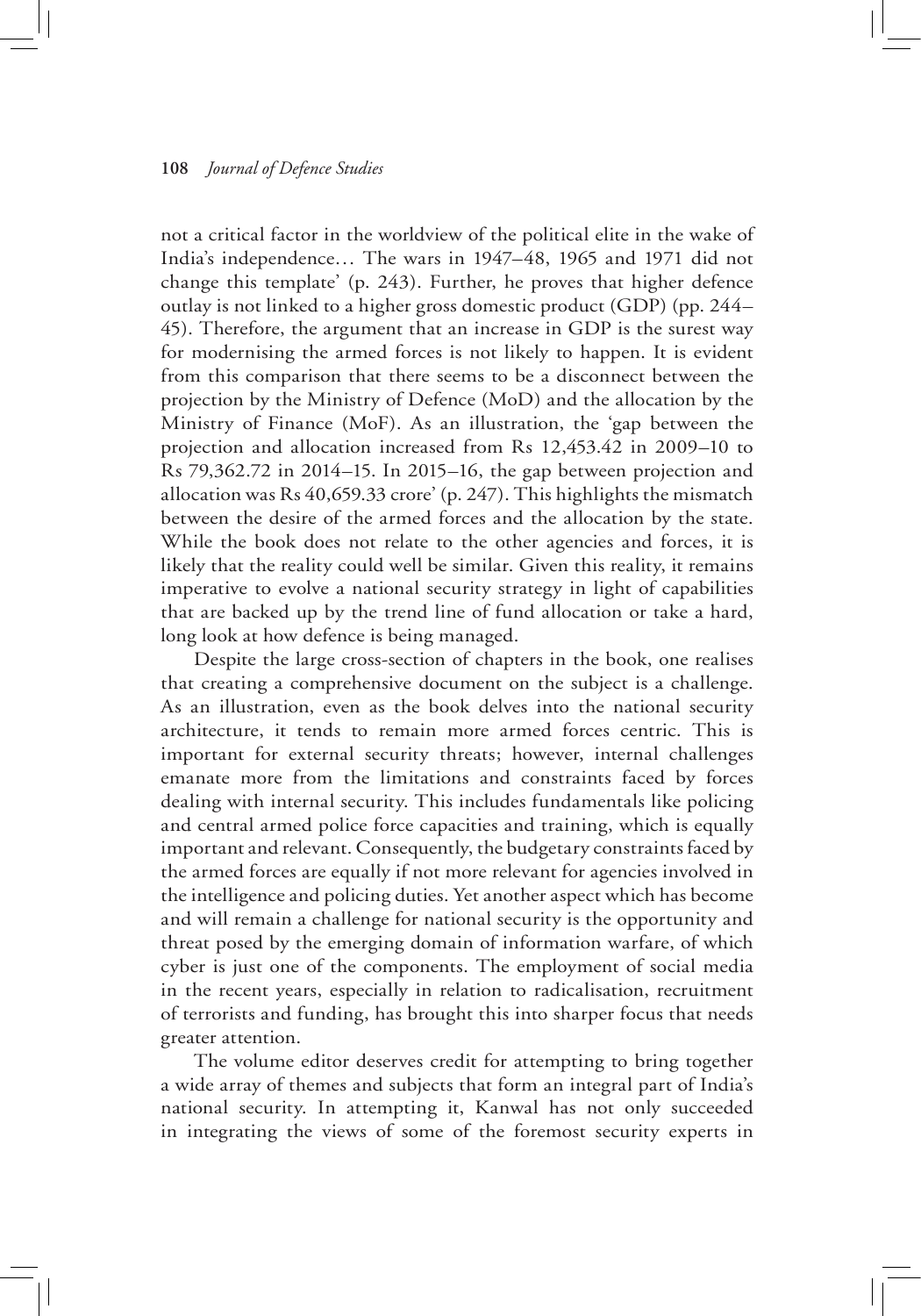the country, he has also successfully synthesised these views in his conclusion, suitably moderating perspectives where needed. The book is a foundational study, which will serve students of security studies and policy planners alike. It is also a suitable platform for further delving into individual subjects by experts in the field, with an aim of reconciling some of the challenges that have been highlighted by the contributors.